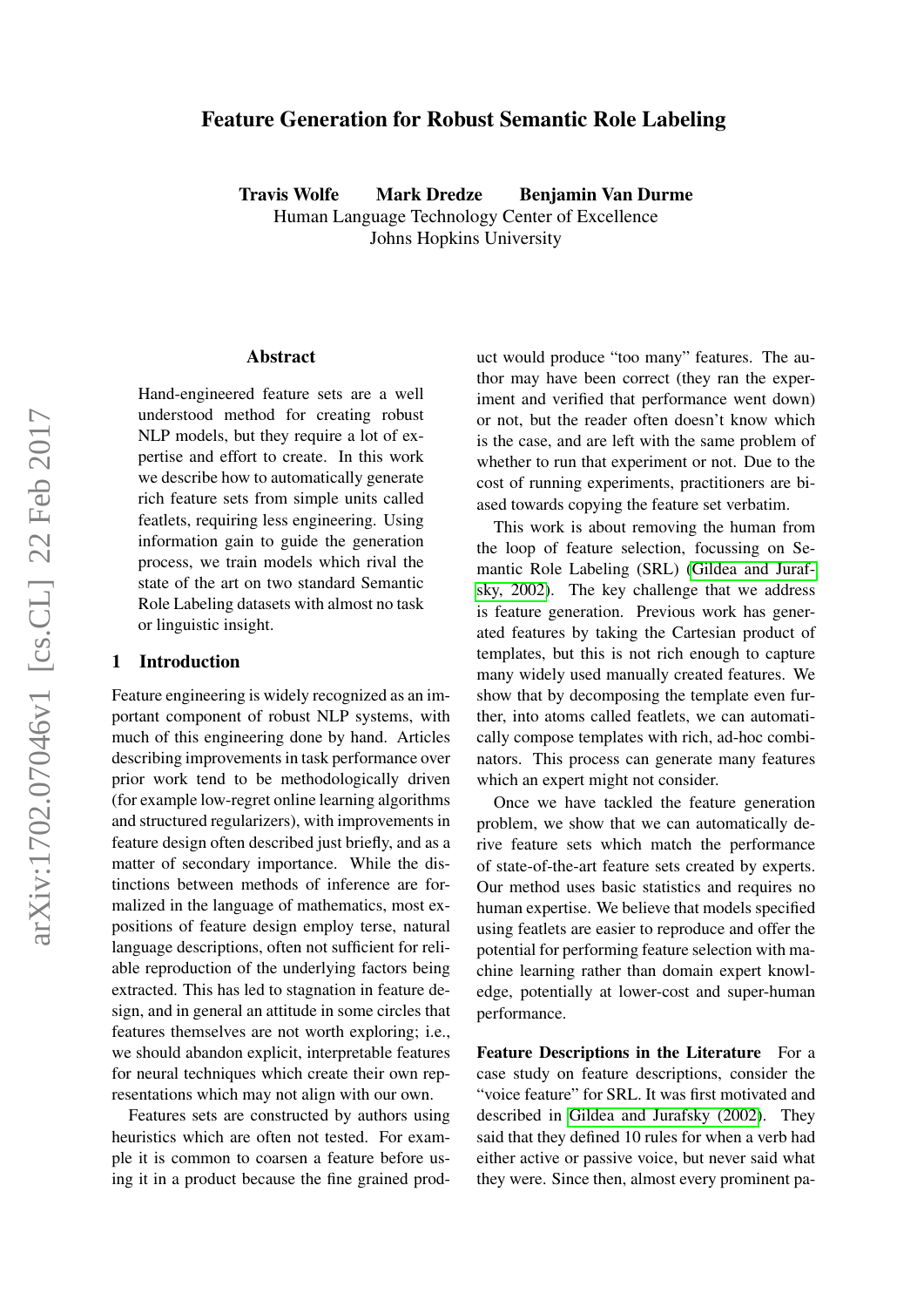per on SRL has listed voice as a feature or template that they use, but none of the following defined their rules for the voice feature.<sup>[1](#page-1-0)</sup> Further, discrepancies between authors is not unheard of: [Gildea](#page-8-0) [and Jurafsky \(2002\)](#page-8-0) report 5% of verbs were passive in the PTB, while [Pradhan et al. \(2005\)](#page-9-0) report 11%. Some of these papers go into great detail about other aspects like ILP constraints and and regularization constants, but this same clarity doesn't always extend to features.

In methods papers, math is used as a bridge between natural and programming languages. There is no equivalent for describing features, so this type of omission is understandable given space constraints and the clumsiness of natural language. However, given the importance of the underlying factors in a model, the lack of clarity diminishes the value of the work to other practitioners, especially among those less linguistically-inclined.

# 2 Featlets

Our approach begins with the notion that features can be decomposed into smaller units called featlets. These units can be composed together to make a wide variety of features. We distinguish featlets from *feature templates*, or just *templates*, which are effectively sets of features. Featlets are not necessarily features, but are composed to produce features or feature templates.

To start with an example, the featlet WORD: given the index of a token, it returns the word at that position. A feature would not assume a token index is given, only that  $y$  and  $x$  are given, so WORD is not a feature. Featlets are also used to provide information to other featlets. For example, the featlet ARGHEAD takes the head token index of an argument span and passes it to WORD. The combination of the two, [ARGHEAD, WORD], is a template. Importantly featlets are interchangeable: the template [ARGHEAD, WORD] is related to [ARGHEAD, POS] and [ARGHEADPARENT, WORD]. Featlets are minimal to ensure that the trial and error of feature engineering falls to the machine rather than the expert.

<span id="page-1-2"></span>Definition Featlets are operations performed on a *context*, which is a data structure with:

1. Named fields which have types

- 2. A list of featlets which have been applied
- 3. An output buffer of features

In our implementation the data fields are:

- token1 and token2: are integers
- span1 and span2: are pairs of integers (start, end)
- value: an untyped object
- sequence: is an untyped list

Each of the fields in a context start out as a special value NIL. Once they are set, other featlets can read from these fields and put a feature into the output buffer. If a NIL field is read, then the featlet fails and no features are output.

Label Extractors This group of featlets are responsible for reading an aspect of the label y and putting it into the context. These are the only taskspecific featlets which the inference algorithm has to be aware of.

- TARGETSPAN: sets span2 to a target
- TARGETHEAD: sets token2 to the head of the target span
- ARGSPAN: sets span1 to an argument span
- ARGHEAD: sets token1 to the head of an argument span
- ROLE: sets value to a role
- FRAMEROLE: sets value to the concatenation of a frame and a role
- FRAME: sets value to a frame

Token Extractors These read from token1 and output a feature.

- WORD, POS, LEMMA
- WNSYNSET: reads the lemma and POS tag at token1, looks up the first WordNet sense, and puts its synset id onto value.
- BROWNCLUST: looks up a un-supervised hierarchical word cluster id for  $\text{token1}^2$  $\text{token1}^2$
- DEPREL: output the syntactic dependency edge label connecting token1 to its parent.
- DEPTHD: compute the depth of token1 in a dependency tree

<span id="page-1-0"></span><sup>&</sup>lt;sup>1</sup> [Gildea and Jurafsky \(2002\)](#page-8-0) [Xue and Palmer \(2004\)](#page-9-1) [Pradhan et al. \(2005\)](#page-9-0) [Toutanova et al. \(2005\)](#page-9-2) [Johansson](#page-8-1) [and Nugues \(2008\)](#page-8-1) Màrquez et al. (2008) [Punyakanok et al.](#page-9-3) [\(2008\)](#page-9-3) [Das et al. \(2014\)](#page-8-3)

<span id="page-1-1"></span> $2^2$ One featlet for a 256 and a 1000 cluster output of [Liang](#page-8-4) [\(2005\)](#page-8-4).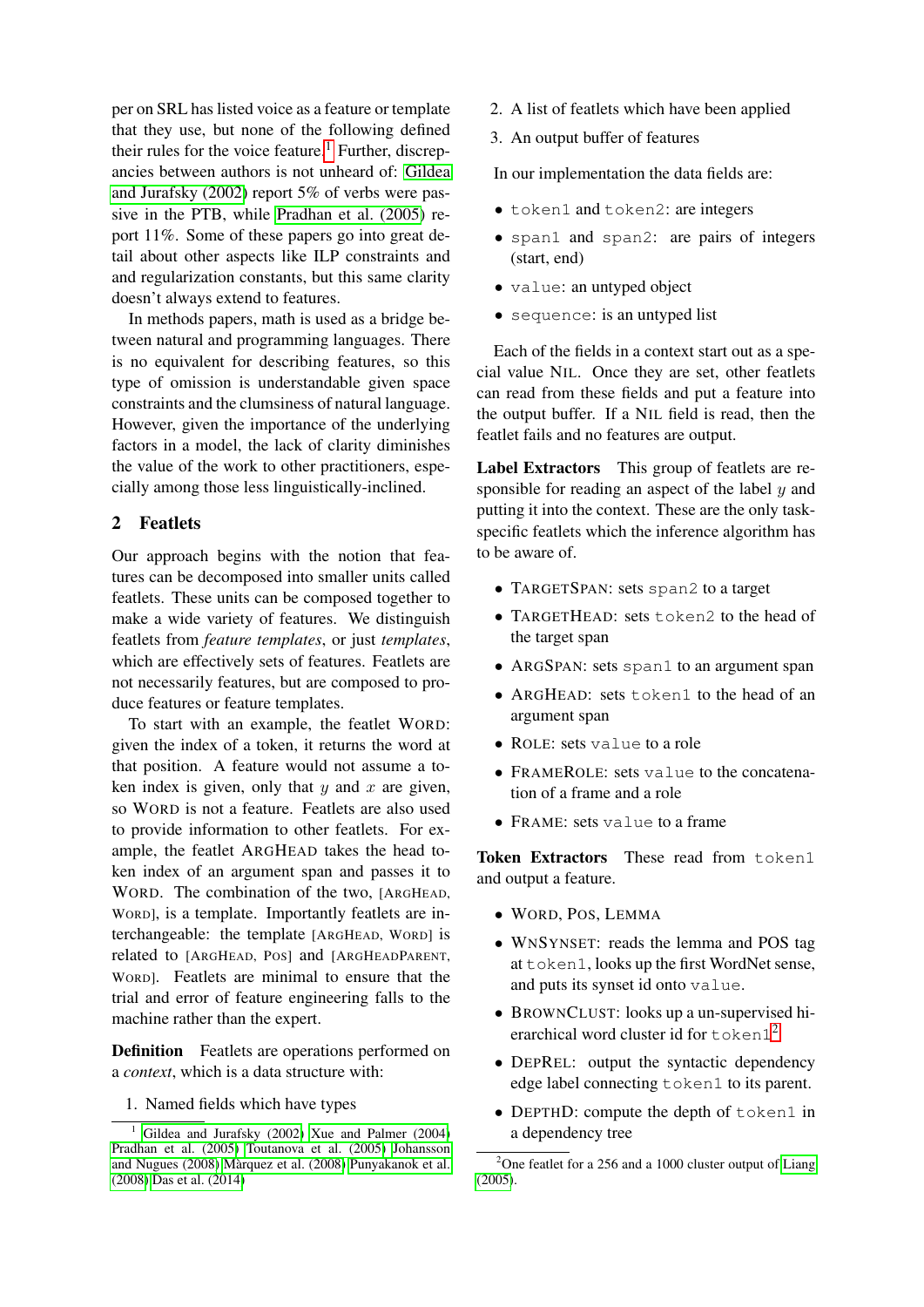Before moving on, it will be helpful to slightly redefine the behavior of token extractors: instead of immediately outputting a string, instead they will store that string in the value field and leave it to the OUTPUT featlet to finish the job of outputting a feature. By convention, we will assume that every string of featlets ends in a (possibly implicit) OUTPUT, so the old meaning of "token extractors output a feature" is true as long as the token extractor featlet is not followed by anything.

Value Mutators In many cases though, we will want normalized or simplified versions of other features. For example we could want to find the shape of a word, "McDonalds"  $\rightarrow$  "CcCcccccc", or perhaps just take the first few characters, "NNP"  $\rightarrow$  "N". Value mutators read a string from value, compute a new string, and store it back to value. This enables features like [ARGHEAD, WORD, SHAPE] or [TARGETHEAD, POS, PREFIX1].

- LC: if value is a string, output its lowercase
- SHAPE: if value is a string, output its shape
- PREFIXN: sets value to a prefix of length

An interesting special case of value mutators are ones which filter. A featlet like CLOSEDCLASS can be applied after WORD but before OUTPUT in order to have a feature only fire for closed class words. This is achieved by CLOSEDCLASS writing NIL to value so that OUTPUT fails and no features are output. This selective firing is valuable because it can lead to expressive feature semantics (e.g. "only output the first word in a span if is in a closed class").

Dependency Walkers Syntax lets us jump around in a sentence where structural proximity is often a more informative measure of relevance than linear proximity. Dependency walkers<sup>[3](#page-2-0)</sup> provide one way of jumping around by reading and writing token1. These can be composed as well to form walks, e.g. "grandparent" =  $[PARENTD,$ PARENTD].

- PARENTD: set token1 to its parent in the dependency tree.
- LEFTCHILDD: sets token1 to its left-most child in the dependency tree
- LEFTSIBD: sets token1 to its next-to-theleft sibling in the dependency tree

• LEFTMOSTSIBD: sets token1 to its leftmost sibling in the dependency tree

Some information is contained in the name of a dependency walker (e.g. PARENTD), other information is contained in the edge crossed (e.g. whether the parent is  $nsub$  or dobj). To capture this information, dependency walkers also append the edge that they crossed into the sequence field. This side information can be read out later by other featlets.

Sequence Reducers Values appended to sequence are converted into features with sequence reducers.

- NGRAMS: reads n-grams from sequence, outputs each. If value is set, prefixes every n-gram with value. Clears sequence when done.
- BAG: special case of n-grams when  $n=1$
- SEQN: if sequence is no longer than N, output items concatenated (preserves order). Also will prepend value if set. Clears sequence regardless of length.
- COMPRESSRUNS: Collapses X Y Y Z Z Z to X Y+ Z+, no output, doesn't clear sequence

Dependency Representers Going back to dependency walkers for a moment, the edge that they append to sequence need not be a string like nsubj which sequence reducers can operate on. Edges are represented as tuples of (par-ent, child, deprel)<sup>[4](#page-2-1)</sup>, and we add featlets which choose a string to represent each edge, called dependency representers. We construct an edge to string function by taking the Cartesian product of the token extractors to represent the parent and the set of functions { EDGEDIRECTIOND<sup>[5](#page-2-2)</sup>, EDGE-LABELD<sup>[6](#page-2-3)</sup>, NOEDGED<sup>[7](#page-2-4)</sup> } and make a featlet to map each of these functions over sequence.

Constituent Walkers There is an equivalent class of featlets to the dependency walkers which instead operate on span1, span2, and a constituency tree, called constituent walker. Each of

<span id="page-2-0"></span> ${}^{3}$ Every time we list a LEFT featlet, we have omitted its RIGHT equivalent for space.

<span id="page-2-1"></span><sup>4</sup> Sequence reducers fail when attempting to operate nonstring values in sequence, so a representer must be called first.

<span id="page-2-2"></span> ${}^{5}$ Left or right

<span id="page-2-3"></span><sup>6</sup>Taken from dependency parse, e.g. nsubj

<span id="page-2-4"></span> ${}^{7}$ A constant string: "\*"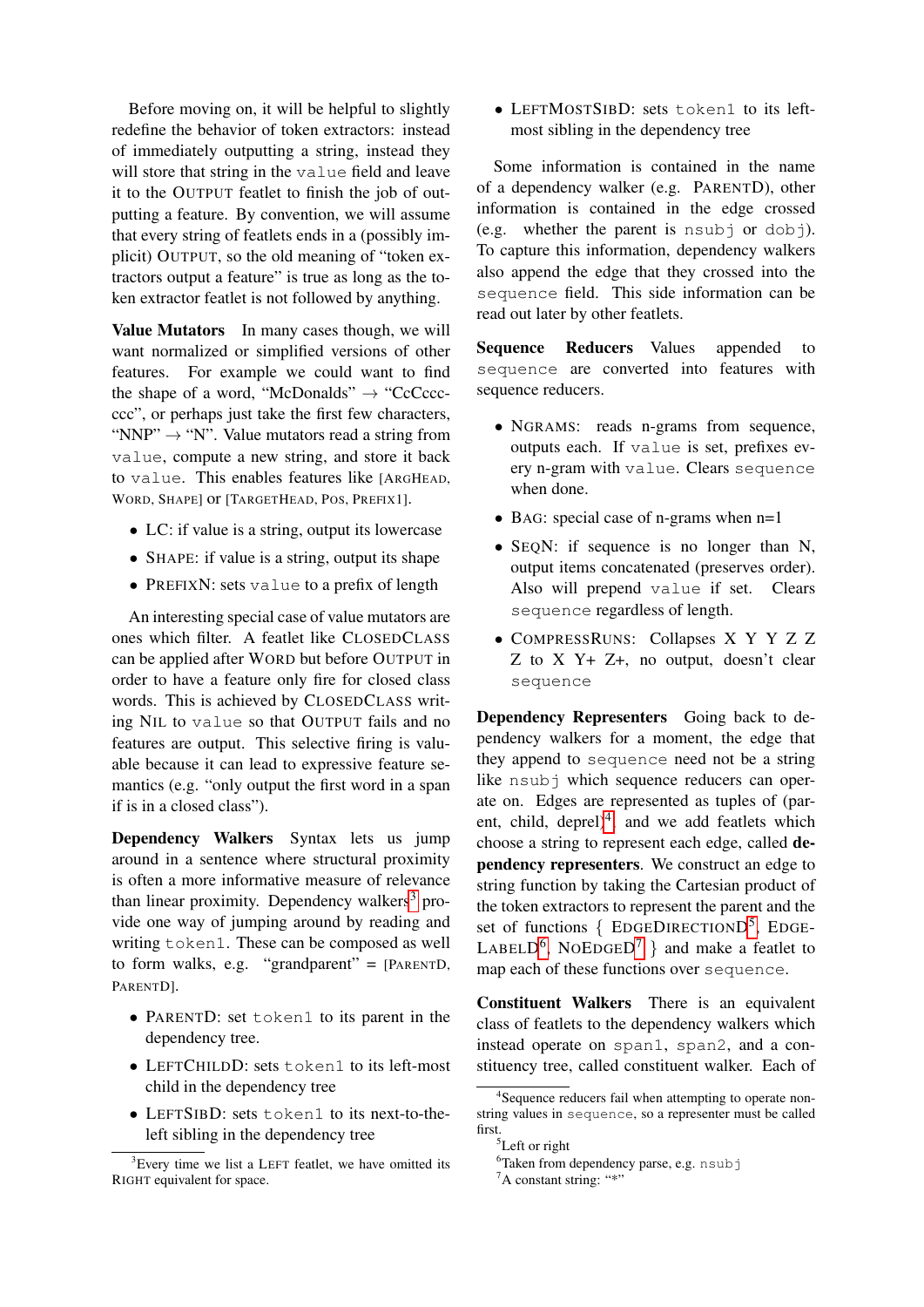these operations fail if the span they read is not a constituent.

- PARENTC: sets span1 to its parent
- LEFTCHILDC: sets span1 to the left-most child node
- LEFTSIBC: sets span1 to the next-to-theleft sibling node
- LEFTMOSTSIBC: sets span1 to the leftmost sibling node

Constituent Representers Constituent walkers differ from dependency walkers in the values that they append to sequence, they store grammar rules like  $S \rightarrow NP VP$ . Equivalently to dependency representers, the constituency representers are  $\{$  CATEGORYC<sup>[8](#page-0-0)</sup>, SUBCATEGORYC<sup>[9](#page-0-0)</sup>  $\}.$ 

Tree Walkers Operations longer than one step typically require that a start and endpoint are known to avoid meaningless walks. Tree walkers use both dependency and constituency parses, but take shortest path walks between two endpoints, adding edges or rules to sequence.

- TOROOTD: walks from token1 to root
- COMMONPARENTD: walks from token1 to a common parent and then token2
- TOROOTC: walks from span1 to root
- COMMONPARENTC: like COMMONPAR-ENTD for constituency trees
- CHILDREND: walks the children of token1, left to right
- CHILDRENC: walks the children of span1, left to right

Linear Walkers If syntactic trees are not available or accurate, linear walkers can provide another source of relevant information. These featlets append token indices to sequence for multi-step walks, but behave like dependency walkers otherwise, mutating a field such as token1.

- LEFTL: moves token1 position if possible
- SPAN1STARTTOENDL: walks tokens in span1
- SPAN1LEFTTORIGHTL: like SPAN1STARTTOENDL but expands two tokens in either direction
- HEAD1TOSPAN1STARTL
- HEAD1TOSPAN1ENDL
- SPAN1TOSPAN2L: adds any tokens between the two spans to sequence

Distance Functions Distance can be informative, but usually not clear how to represent its scale. Featlets let us address which distances to measure separately from the units used to measure them. Distance functions put a number into the value field:

- SEOLENGTH: the number of elements in sequence<sup>[10](#page-3-0)</sup>
- DELTADEPTHD: if values in sequence are dependency nodes or token indices, put the depth of the first minus the second into value
- DELTADEPTHC: like DELTADEPTHD for constituency nodes.

Distance Representers Once a number has been put into value, distance representers write a string representation suitable for a feature back to value.

- DASBUCKETS: encodes the bucket widths defined in [Das et al. \(2014\)](#page-8-3)
- DIRECTION: writes  $+1$  or  $-1$  based on the sign of the number given.

# 2.1 Finding Legal Templates

We can figure out which strings of featlets constitute a template (most sequences don't make sense, like [ARGSPAN, SHAPE]) by brute force search with a few heuristics. We have a rules which filter out strings of featlets like:

- nothing can come before a token extractor
- if apply a featlet fails or doesn't change the context, stop there (this and all suffixes are invalid)

We do a breadth first search over all strings of featlets up to length 6 and collect all strings which are templates: those that produce output on at least 2 of 50 instances, producing 5241 templates.

At this point note that since featlets are functions from one context to another, they are closed under function composition.

<span id="page-3-0"></span><sup>&</sup>lt;sup>10</sup>This can be use to measure a variety of distances using linear walkers, like ArgSpan width or the distance between ArgHead and TargetHead.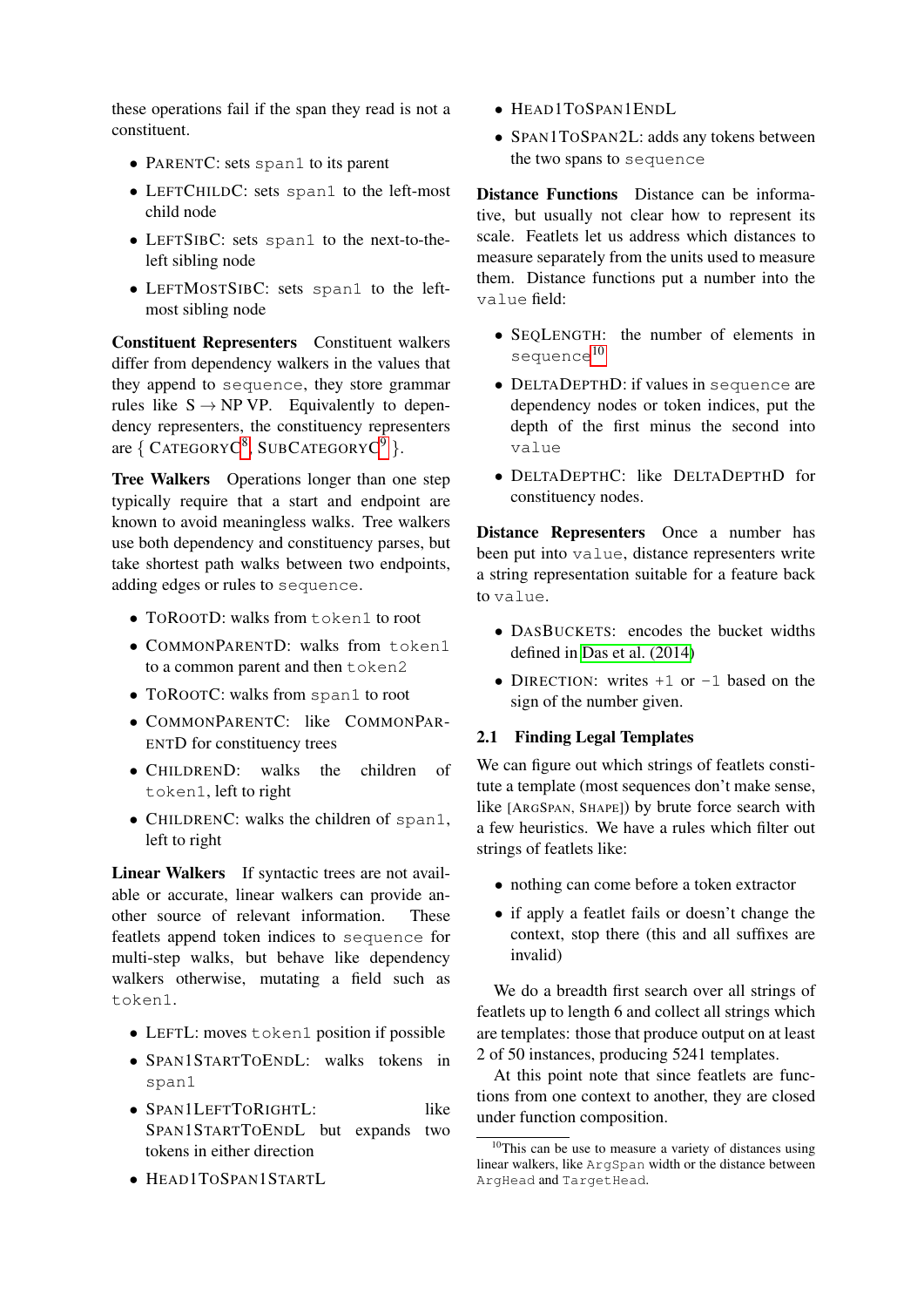### 2.2 Frequency-based Template Transforms

For every template found, we produce 5 additional templates by appending the following featlets: TOP10, TOP100, TOP1000, CNT8 CNT16. The TOPN transforms a template by sorting its features by frequency, and only letting the template fire for values with a count at least as high as the  $N^{th}$  most common feature. CNTC only lets through features observed at least C times in the training data.

These automatic transforms are useful for building products, since they control number of features created. In our experiments, we found that a TOPN template transform appeared in a little less than 50% of our final features and a CNTC feature appeared in a little less than 10%.

### 2.3 Template Composition

To grow features larger than we can discover with brute force enumeration of featlet strings, we consider products of templates. It is common to represent this by string concatenation, but we define template products to be the same as featlet concatenation. This has one importance difference: a template may return no value, in which case the rest of the product returns no value. With string concatenation you can represent one template making another more specific by including more information. With featlet composition you can have a template modulate when another can fire. This is weaker than general featlet composition though, and order doesn't matter.

## <span id="page-4-5"></span>2.4 Near Duplicate Removal

We will generate pairs of similar and possibly redundant templates. For example: e.g.  $X_1$  = [ARGHEAD, LEFTSIBD, WORD] and  $X_2 =$  [ARGHEAD, LEFTMOSTSIBD, WORD]. Principled approaches like conditional mutual information  $I(Y; X_2 | X_1)$ could be used to filter, but this would require a lot of computation. It is faster to use the type level (featlet/template names) rather than the token level (values extracted on instance data). We can construct similarity functions for each of the levels of structure we've produced.

1. similarity between two featlets is the nor-malized Levenshtein edit distance<sup>[11](#page-4-0)</sup> between their names, so LEFTSIBD is similar to LEFTMOSTSIBD but not PARENTC.

- 2. similarity between two templates (strings of featlets) is again the the normalized Levenshtein edit distance, but over an alphabet of featlets, where the substitution cost is inversely related to the previous similarity function.<sup>[12](#page-4-1)</sup>
- 3. similarity between two features is the maxweight bipartite matching of templates, where the weight is inversely related to the previous similarity function. We don't use edit distance here since order doesn't matter.

We use this last similarity function to prune ranked lists of features produced in  $\S 3$ .<sup>[13](#page-4-3)</sup>

# <span id="page-4-2"></span>3 Feature Selection

Feature generation can lead to too many features to fit in memory. Some of the features we generate may provide no signal towards a label we are trying to predict. To filter down to a manageable set of informative features, we score each template using mutual information (sometimes referred to as information gain), between a label (Bernoulli) and a template (Multinomial). Mutual information has a natural connection to Bayesian independence testing [\(Minka, 2003\)](#page-9-4). Since computing mutual information is just counting, this task is embarrassingly parallel and can be easily implemented in frameworks like MapReduce.

We select a budget of how many features to search over  $B$ , and divide that budget up amongst template products up to order  $n$  such that order *i* features get a proportion of the budget of  $\gamma^i$ . In these experiments we set  $B = 3000000$  and  $\gamma = 1.5$ , which meant that the split between features was  $[21\%, 32\%, 47\%]$ .<sup>[14](#page-4-4)</sup> For each split, features were ranked by the max of a heuristic score for each of its templates. Each templates heuristic score was its mutual information plus a Gaussian with mean 0 and standard deviation 2. Randomness was introduced for diversity and so that templates which are more useful as filters (and have low mutual information by themselves) have some chance of being picked.

<span id="page-4-0"></span><sup>&</sup>lt;sup>11</sup>Operations have unit cost and we divide by the length of the longer string.

<span id="page-4-1"></span><sup>&</sup>lt;sup>12</sup>We convert edit distance to similarity by  $sim(a, b)$  =  $\frac{k}{k+dist(a,b)}$  with  $k=2$ .

<span id="page-4-3"></span><sup>&</sup>lt;sup>13</sup>We consider two features redundant if the normalized max-weight matching is greater than 0.75. To normalize we divide by the shorter length (in templates) of the two features.

<span id="page-4-4"></span><sup>&</sup>lt;sup>14</sup>These are really maximum proportions, filled up from lowest order to highest order, with extra slots rolled over to the remaining slices proportional to the remaining weights.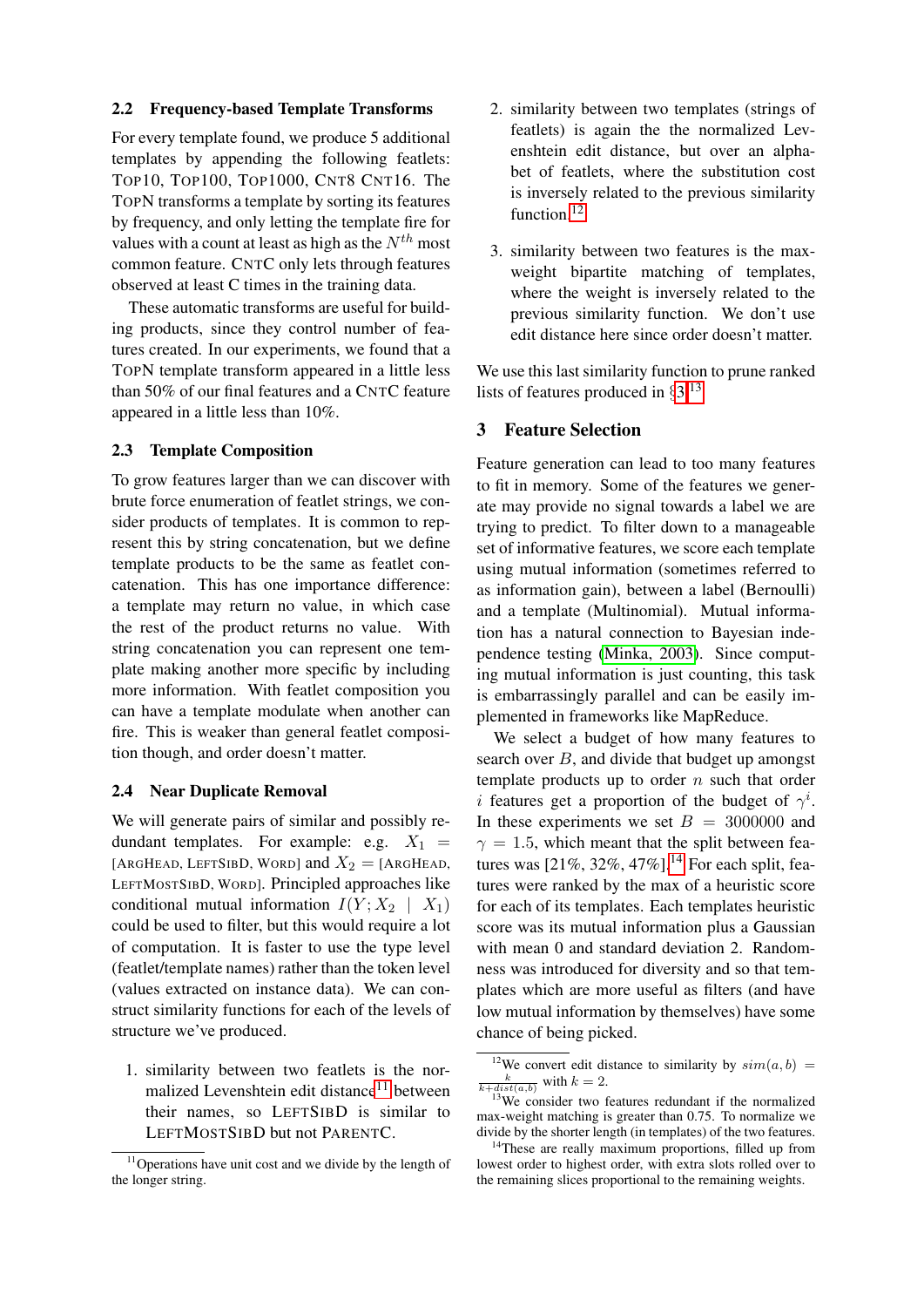

Figure 1: Entropy of template n-grams considered, in nats

Entropy and mutual information estimation breaks down when the cardinality of the variables is large compared to the number of observations [\(Paninski, 2003\)](#page-9-5). We observed that entropy estimates based on the maximum likelihood estimates of  $p(y, x)$  and  $p(x)$  from counts of  $(y, x)$  yielded very biased estimates of mutual information (high for sparse features). We correct for this problem by using the BUB entropy estimation method described by [Paninski \(2003\)](#page-9-5).

We produce a final ranked list of features by sorting by  $\frac{I(Y;X)}{1+\beta H(X)}$  and then applying the greedy pruning described in §[2.4.](#page-4-5) This expression's limit as  $\beta \rightarrow 0$  is mutual information and normalized mutual information as  $\beta \rightarrow \infty$ . In our experiments, most features had between one and nine nats of entropy, as shown in figure [3,](#page-4-2) and we created feature sets out of  $\beta \in \{0.01, 0.1, 1, 10\}$ 

#### 4 Experiments

In our experiments we use semantic role labeling (SRL) as a case study to test whether our automatic methods can derive feature sets which work as well as hand engineered ones. SRL is a difficult prediction task with more than one structural formulation (type of label). Sometimes arguments are represented by their head token in a dependency tree [\(Surdeanu et al., 2008;](#page-9-6) Hajič et [al., 2009\)](#page-8-5) and sometimes they are specified by a span or constituent (Carreras and Màrquez, 2005; [Baker et al., 1998\)](#page-7-0). For span-based SRL, the correspondence between the argument spans and syntactic constituents can be very tight [\(Kings](#page-8-7)[bury and Palmer, 2002\)](#page-8-7) or not [\(Ruppenhofer et](#page-9-7) [al., 2006\)](#page-9-7). Sometimes the role labels depend on the predicate sense [\(Ruppenhofer et al., 2006\)](#page-9-7) and sometimes they don't [\(Kingsbury and Palmer,](#page-8-7) [2002\)](#page-8-7). These differences indicate that there may not be one "SRL feature set" which works best, or even well, for all variants of the task.

We used FrameNet 1.5 [\(Ruppenhofer et al.,](#page-9-7) [2006\)](#page-9-7) and the CoNLL 2012 data derived from the OntoNotes 5.0 corpus [\(Pradhan et al., 2013\)](#page-9-8). We used the argument candidate selection method described in [Xue and Palmer \(2004\)](#page-9-1) as well as the extensions in [Hermann et al. \(2014\)](#page-8-8). Annotations are provided from the Stanford CoreNLP toolset [\(Manning et al., 2014\)](#page-8-9). Feature selection is run first on each data set to produce a few feature sets based on  $\beta$  and size, then we evaluate their performance using an averaged perceptron [\(Freund](#page-8-10) [and Schapire, 1999;](#page-8-10) [Collins, 2002\)](#page-8-11). We ran the algorithm for up to 10 passes over the data, shuffling before each pass, and selected the averaged weights which yielded the best F1 on the dev set.<sup>[15](#page-5-0)</sup>

SRL Stages Most work on SRL breaks the problem into (at least) two stages: argument identification and role classification. The argument identification stage classifies whether a span is a semantic argument to a particular target, and then the classification stage chooses the role for each span which was selected by the identification stage. We adopt this standard architecture for efficiency: if there are  $O(s)$  spans and  $O(k)$  roles, it turns an  $O(sk)$ decoding problem into an  $O(s+k)$  decoding problem.

Given this stage-based architecture, we split our budget, half going to each stage. For both we define  $y$  to be a Bernoulli variable which is one on sub-structures which appear on the gold parse. For arg id the instances are spans for a particular target, and for role classification the instances are roles for the span chosen in the previous stage. During training we use gold arg id to train the role classifier. For arg id we only score features which contain a ARGHEAD, or ARGSPAN featlet, and for role classification we additionally require

<span id="page-5-0"></span><sup>15</sup>For FrameNet data we took a random 10% slice of the training data as the dev set.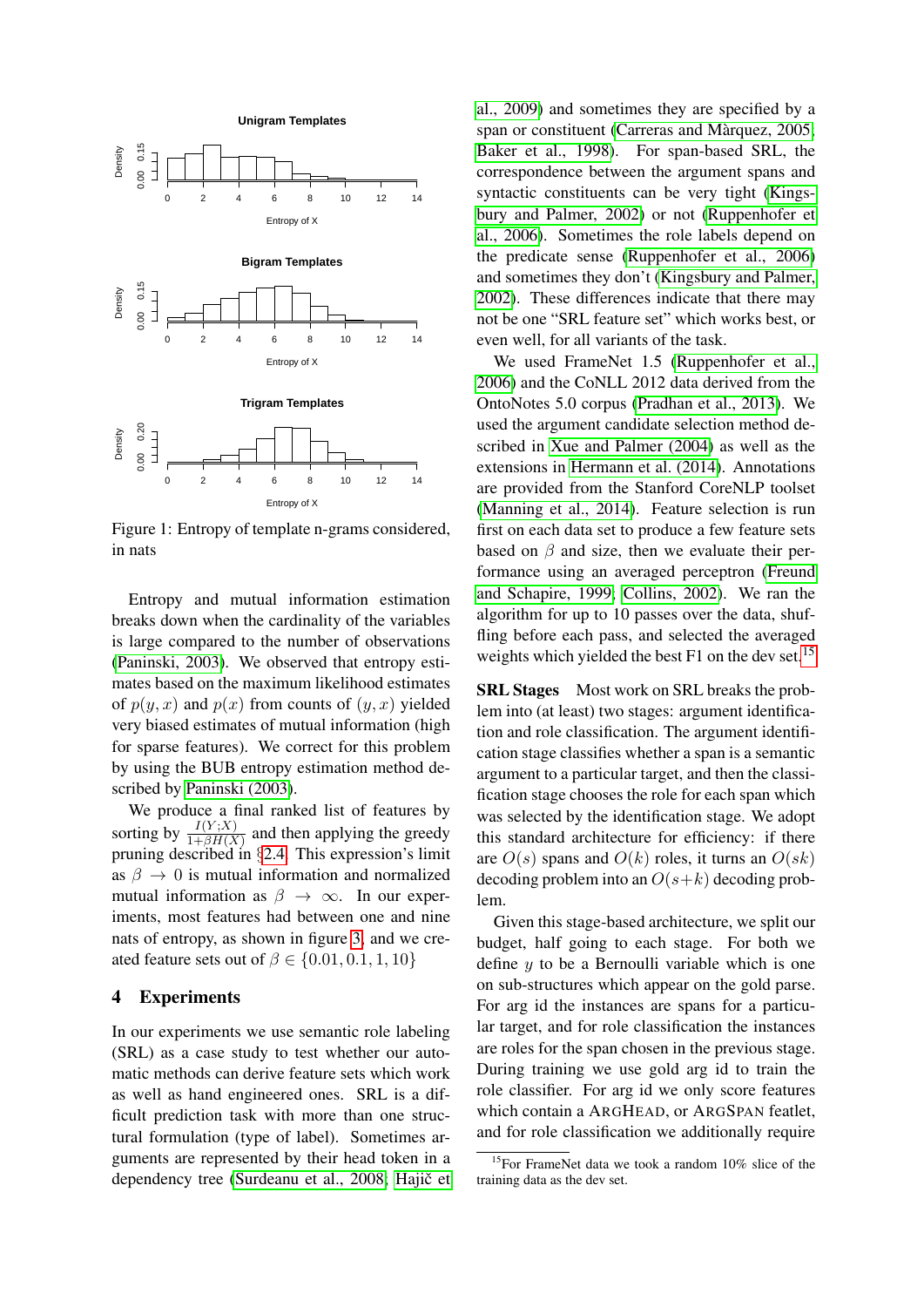|                                 | Global       | P    | R    | F1   |
|---------------------------------|--------------|------|------|------|
| This work                       | Х            | 73.9 | 55.8 | 63.6 |
| Das et al. (2012) local         | х            | 67.7 | 59.8 | 63.5 |
| Das et al. (2012) constrained   | ✓            | 70.4 | 59.5 | 64.6 |
| This work                       | х            | 87.5 | 69.1 | 77.2 |
| Pradhan et al. (2013)           | Х            | 81.3 | 70.5 | 75.5 |
| Pradhan et al. (2013) (revised) | Х            | 78.5 | 76.7 | 77.5 |
| Täckström et al. (2015)         | $\checkmark$ | 80.6 | 78.2 | 79.4 |
| FitzGerald et al. (2015)        | ✓            | 80.9 | 78.4 | 79.6 |
| Zhou and $Xu(2015)$             |              |      |      | 81.3 |

<span id="page-6-0"></span>Table 1: Performance of our automatic feature selection vs prior work. In general our local model with automatic feature selection is a few points behind joint inference models but matches or exceeds other local inference models. Results for FrameNet are on top, Propbank below.

a ROLEARG or FRAMEROLEARG featlet appear.

## 5 Results

Overall, our method seems to work about as well as experts manually designing features for SRL. Results in table [5](#page-6-0) shows our approach matching the performance of [Das et al. \(2012\)](#page-8-12) and [Pradhan](#page-9-8) [et al. \(2013\)](#page-9-8). Other systems achieve better performance, but these models all use global information, an orthogonal issue to the local feature set.

In looking at the feature sets generated, one major difference is the complexity parameter β. For FrameNet, the best value of  $\beta$  was 10, meaning that the features with the highest *normalized* mutual information were chosen, whereas with Propbank and  $\beta = 0.01$ , it was better to ignore the entropy of the feature. This makes sense in retrospect when you consider the size of the training sets, Propbank is about 20 times larger, but its not clear how much data is needed to justify this shift when tuning by hand.

This difference in selection criteria does lead to very different feature sets chosen,<sup>[16](#page-6-1)</sup> but it is another question of whether this matters towards system performance. It could be that there are many different types of feature sets which lead to good performance on either task/dataset, and only one is needed (possibly created manually). In table [5](#page-6-0) we show the effects generating a feature set for one dataset and applying it to the other. The performance on the diagonal is considerably higher, indicating empirically that there likely isn't one

|    | <b>FN</b> | PВ    |
|----|-----------|-------|
| FN | 63.6      | 74.8  |
| PВ | 61.7      | TT 2. |

Table 2: Columns are the dataset used for feature selection and rows are the dataset used for training and testing.

| <b>FN</b> | 0         | 320  | 640  | 1280 |
|-----------|-----------|------|------|------|
| 0         | <b>NA</b> | 50.1 | 56.4 | 61.5 |
| 320       | 54.7      | 55.7 | 58.8 | 61.9 |
| 640       | 57.8      | 59.6 | 61.4 | 62.4 |
| 1280      | 58.1      | 59.5 | 61.0 | 63.6 |
|           |           |      |      |      |
|           |           |      |      |      |
| <b>PB</b> | 0         | 320  | 640  | 1280 |
| 0         | <b>NA</b> | 59.9 | 65.8 | 73.6 |
| 320       | 61.3      | 62.8 | 70.2 | 74.5 |
| 640       | 67.6      | 68.1 | 74.1 | 75.3 |

Table 3: Columns how many features were used for *argument identification* and rows how many features were used for *role classification*. FrameNet (FN) is on top  $\beta = 10$ , Propbank (PB) is below  $\beta = 0.01$ .

"SRL feature set". If you weight both equally, the average increase in error due to domain shift is 7.9%. This is even the case for feature selection with FrameNet, where you might expect that selecting features on Propbank, a much larger resource, could yield gains because of much lower variance without much bias.

<span id="page-6-2"></span>Sensitivity by Stage Given that we can automatically generate feature sets, we can easily determine how adding or removing features from each stage will affect performance. This is useful for choosing a feature set which balances the cost of prediction time with performance, which is labor intensive and error prone when done manually. Table [5](#page-6-2) shows that the model is more sensitive to the removal of argument id features than role classification ones. This is not a new result [\(Marquez et](#page-8-2) ` [al., 2008\)](#page-8-2), but this work offers a way to respond by applying computational rather than human resources to the problem.

## 6 Discussion

Limitations On limitation of the methods described here is finding symmetries. The product operator for templates is commutative, but this is

<span id="page-6-1"></span><sup>&</sup>lt;sup>16</sup>There are actually only two templates in common between the best FrameNet and Propbank feature sets. Both contain the COMMONPARENTD featlet.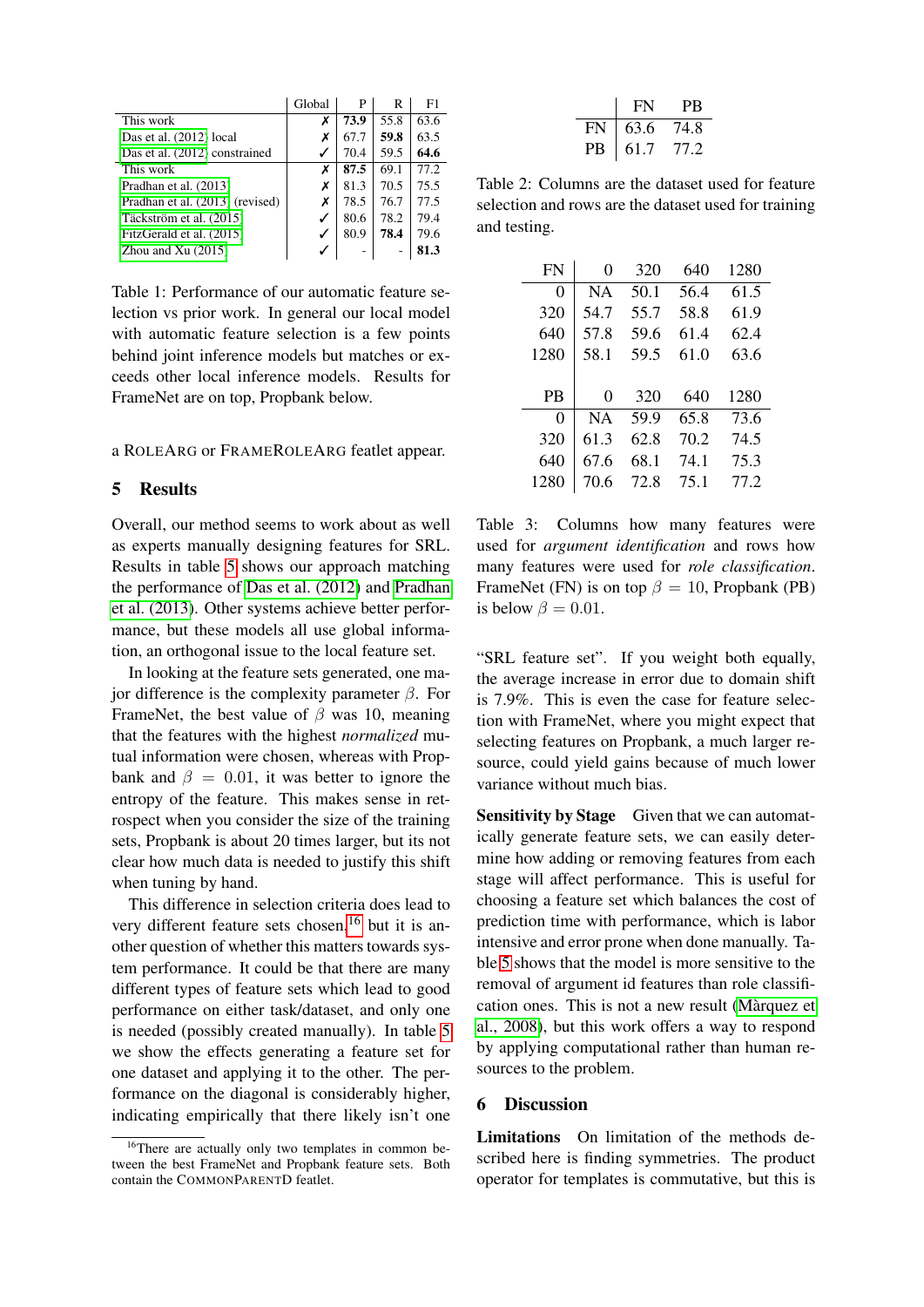not the case for featlets. Some templates are equivalent and there is no easy way to check short of checking their denotations, which is expensive.

Another issue is that a lot of features are required. The best models we trained for FrameNet use over 2500 features, which is significantly more than [Das et al. \(2012\)](#page-8-12), which used 34. Upon manual inspection of the feature sets we learned, we find most if not all of the features that [Das et al.](#page-8-12)  $(2012)$  created,<sup>[17](#page-7-1)</sup> but precision is low.

# 7 Related Work

Recently there has been a swell in interest in neural methods in NLP which use continuous representations rather than discrete feature weights. This work shares some motivation with neural methods, e.g. the desire to avoid domain expertderived features, but we diverge primarily for computational reasons. This work is about model generation and scoring, and it is not clear how to score neural models in ways that don't involve re-training a model. Feature based models are amenable decomposition and information theoretic analysis in ways that neural models aren't.

Within feature based methods, backwards selection methods are common, including a large body of work on sparsity-inducing regularization, the canonical being the lasso [\(Tibshirani, 1996\)](#page-9-11). These methods are applicable when the entire feature set can be enumerated and scored on one machine. This is not feasible for this work, since we generate features which lie in a combinatorial space too large to fit in memory. For example, our method found the feature [ TARGETHEAD, RIGHT, WNSYNSET, ARGSPAN, SPAN1START, LEFTL, WORD, TOP10, SPAN1TOSPAN2L, SEQMAPPOS, BAG ], which is comprised of 11 featlets<sup>[18](#page-7-2)</sup>.

The alternative are forwards selection methods which work by building bigger features from smaller ones. Björkelund et al. (2009) used forwards selection for dependency-based SRL (Hajič [et al., 2009\)](#page-8-5) for 7 languages based on products of templates. Their experiments showed a great diversity of the features learned for different languages and they placed second in the shared task. [McCallum \(2003\)](#page-9-12) used forwards selection for named entity recognition, scoring new feature products using approximate model re-fitting (pseudo-likelihood), which also produced good results. In both of these works, scoring new features depended on the output of a smaller feature set. Sequential methods like this are not amenable to paralellization and take quadratic time with respect to the number of feature to be searched over.

Our method is more similar to the work of [Gormley et al. \(2014\)](#page-8-15) where every template is scored in parallel irrespective of a trained model.

Future work This work dove-tails with the approach described by [Lee et al. \(2007\)](#page-8-16), which derives a prior or regularization constant for individual features by looking at properties of the feature (meta features). This work generates features with a lot of structure, which the learner could reflect upon to improve regularization and generalization.

The structure in these features can also inform parameterization. Tensor decomposition methods of fixed-order tensors have been used to great effect [\(Lei et al., 2014;](#page-8-17) [Lei et al., 2015\)](#page-8-18). Low-rank or embedding methods (e.g. RNNs) for parameterizing featlet strings, as opposed to storing a weight in a dictionary, could also improve regularization.

Step-wise methods which select some features, fit a model, and then select more features with respect to mutual information with residuals, are another simple and promising direction.

### 8 Conclusion

In this work we propose a general framework for generating feature sets with the goal of removing expert engineering from the machine learning loop. Our approach is based on composing units called featlets to create templates. Featlets are small functions which are task agnostic and easy to define and implement by non-experts. Featlets on one hand preserve a wide variety of nuanced feature semantics, and on the other can be enumerated automatically to derive a huge amount of novel templates and features. We validate our approach on semantic role labeling and achieve performance on par with models that had considerable expert intervention.

### References

<span id="page-7-1"></span><sup>&</sup>lt;sup>17</sup>It is a not trivial to match our templates to theirs. For example, the template [TARGETHEAD, LEFTL, TOP10] \* [TARGETHEAD, CHILDSEQUENCED, SEQMAPDEPREL, BAG] is likely close to the passive voice template used in [Das](#page-8-12) [et al. \(2012\)](#page-8-12), since "was" and "be" are in the top 10 words to the left of a verb.

<span id="page-7-2"></span><sup>&</sup>lt;sup>18</sup>Technically it is 13 featlets since an OUTPUT featlet is not written after the WNSYNSET and TOP10 featlets, §[2.](#page-1-2)

<span id="page-7-0"></span><sup>[</sup>Baker et al.1998] Collin F Baker, Charles J Fillmore, and John B Lowe. 1998. The berkeley framenet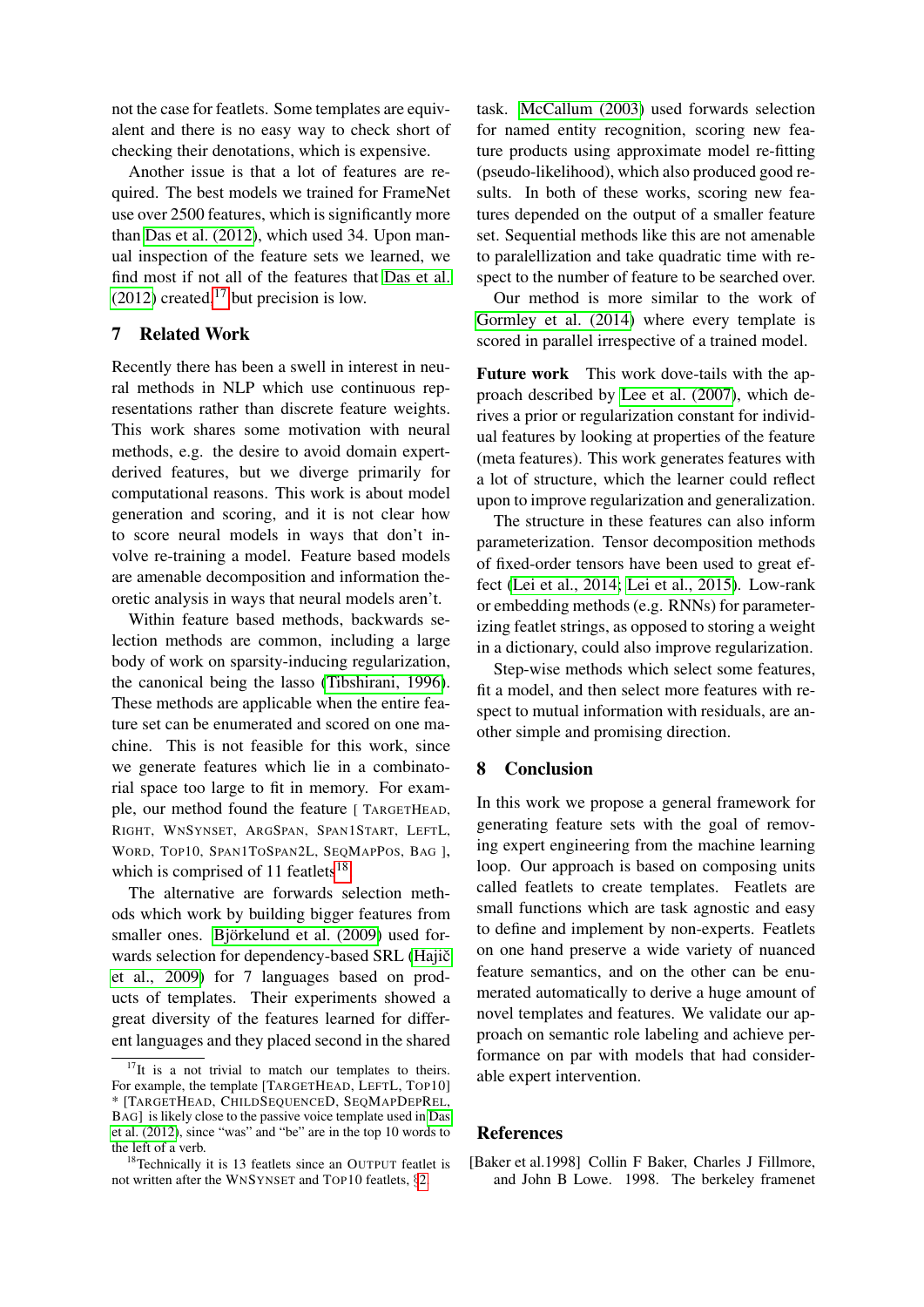project. In *Proceedings of the 36th Annual Meeting of the Association for Computational Linguistics and 17th International Conference on Computational Linguistics-Volume 1*. ACL.

- <span id="page-8-14"></span>[Björkelund et al.2009] Anders Björkelund, Love Hafdell, and Pierre Nugues. 2009. Multilingual semantic role labeling. In *Proceedings of the Thirteenth Conference on Computational Natural Language Learning: Shared Task*, CoNLL '09, pages 43–48, Stroudsburg, PA, USA. Association for Computational Linguistics.
- <span id="page-8-6"></span>[Carreras and Màrquez2005] Xavier Carreras and Lluís Màrquez. 2005. Introduction to the conll-2005 shared task: Semantic role labeling. In *Proceedings of the Ninth Conference on Computational Natural Language Learning*, pages 152–164. Association for Computational Linguistics.
- <span id="page-8-11"></span>[Collins2002] Michael Collins. 2002. Discriminative training methods for hidden markov models: Theory and experiments with perceptron algorithms. In *Proceedings of the ACL-02 conference on Empirical methods in natural language processing-Volume 10*, pages 1–8. Association for Computational Linguistics.
- <span id="page-8-12"></span>[Das et al.2012] Dipanjan Das, André F. T. Martins, and Noah A. Smith. 2012. An exact dual decomposition algorithm for shallow semantic parsing with constraints. In *SemEval*, SemEval '12. Association for Computational Linguistics.
- <span id="page-8-3"></span>[Das et al.2014] Dipanjan Das, Desai Chen, Andr F. T. Martins, Nathan Schneider, and Noah A. Smith. 2014. Frame-semantic parsing. *Computational Linguistics*, 40:1:9–56.
- <span id="page-8-13"></span>[FitzGerald et al.2015] Nicholas FitzGerald, Oscar Täckström, Kuzman Ganchev, and Dipanjan Das. 2015. Semantic role labelling with neural network factors. In *Proceedings of the 2015 Conference on Empirical Methods in Natural Language Processing*, Lisboa, Portugal, September. Association for Computational Linguistics.
- <span id="page-8-10"></span>[Freund and Schapire1999] Yoav Freund and Robert E Schapire. 1999. Large margin classification using the perceptron algorithm. *Machine learning*, 37(3):277–296.
- <span id="page-8-0"></span>[Gildea and Jurafsky2002] Daniel Gildea and Daniel Jurafsky. 2002. Automatic labeling of semantic roles. *Computational linguistics*, 28(3).
- <span id="page-8-15"></span>[Gormley et al.2014] Matthew R. Gormley, Margaret Mitchell, Benjamin Van Durme, and Mark Dredze. 2014. Low-resource semantic role labeling. In *Proceedings of ACL*, June.
- <span id="page-8-5"></span>[Hajič et al.2009] Jan Hajič, Massimiliano Ciaramita, Richard Johansson, Daisuke Kawahara, Maria Antònia Martí, Lluís Màrquez, Adam Meyers, Joakim Nivre, Sebastian Padó, Jan Štěpánek,

et al. 2009. The conll-2009 shared task: Syntactic and semantic dependencies in multiple languages. In *Proceedings of the Thirteenth Conference on Computational Natural Language Learning: Shared Task*, pages 1–18. Association for Computational Linguistics.

- <span id="page-8-8"></span>[Hermann et al.2014] Karl Moritz Hermann, Dipanjan Das, Jason Weston, and Kuzman Ganchev. 2014. Semantic frame identification with distributed word representations. In *Proceedings of ACL*. Association for Computational Linguistics.
- <span id="page-8-1"></span>[Johansson and Nugues2008] Richard Johansson and Pierre Nugues. 2008. Dependency-based semantic role labeling of propbank. In *Proceedings of the Conference on Empirical Methods in Natural Language Processing*, EMNLP '08, pages 69–78, Stroudsburg, PA, USA. Association for Computational Linguistics.
- <span id="page-8-7"></span>[Kingsbury and Palmer2002] Paul Kingsbury and Martha Palmer. 2002. From treebank to propbank. In *LREC*. Citeseer.
- <span id="page-8-16"></span>[Lee et al.2007] Su-In Lee, Vassil Chatalbashev, David Vickrey, and Daphne Koller. 2007. Learning a meta-level prior for feature relevance from multiple related tasks. In *Proceedings of the 24th International Conference on Machine Learning*, ICML '07, pages 489–496, New York, NY, USA. ACM.
- <span id="page-8-17"></span>[Lei et al.2014] Tao Lei, Yu Xin, Yuan Zhang, Regina Barzilay, and Tommi Jaakkola. 2014. Low-rank tensors for scoring dependency structures. In *Proceedings of the 52nd Annual Meeting of the Association for Computational Linguistics (Volume 1: Long Papers)*, pages 1381–1391, Baltimore, Maryland, June. Association for Computational Linguistics.
- <span id="page-8-18"></span>[Lei et al.2015] Tao Lei, Yuan Zhang, Lluís Màrquez, Alessandro Moschitti, and Regina Barzilay. 2015. High-order low-rank tensors for semantic role labeling. In *Proceedings of the 2015 Conference of the North American Chapter of the Association for Computational Linguistics: Human Language Technologies*, pages 1150–1160, Denver, Colorado, May–June. Association for Computational Linguistics.
- <span id="page-8-4"></span>[Liang2005] Percy Liang. 2005. Semi-supervised learning for natural language. Master's thesis, Massachusetts Institute of Technology.
- <span id="page-8-9"></span>[Manning et al.2014] Christopher D. Manning, Mihai Surdeanu, John Bauer, Jenny Finkel, Steven J. Bethard, and David McClosky. 2014. The Stanford CoreNLP natural language processing toolkit. In *Association for Computational Linguistics (ACL) System Demonstrations*, pages 55–60.
- <span id="page-8-2"></span>[Màrquez et al.2008] Lluís Màrquez, Xavier Carreras, Kenneth C. Litkowski, and Suzanne Stevenson. 2008. Semantic role labeling: An introduction to